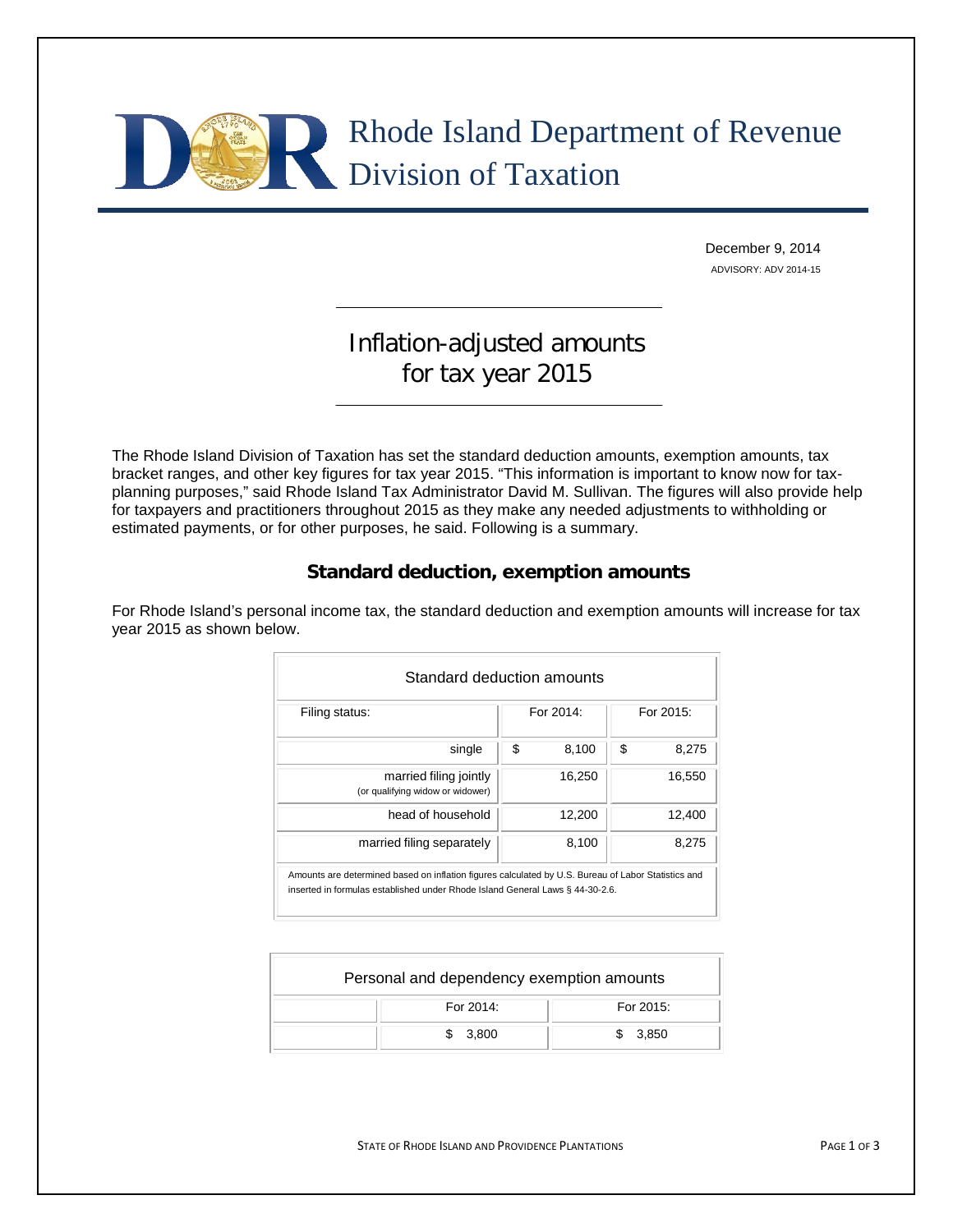#### **Personal income tax: phase-out range**

Most taxpayers are able to claim the full amount of the standard deduction to which they are entitled. The same is true for personal exemptions and dependency exemptions.

However, if a taxpayer's federal adjusted gross income (as modified for Rhode Island tax purposes) falls within a certain income range, the standard deduction amount – and the personal and dependency exemption amounts – are limited.

If income exceeds the range, the taxpayer cannot claim a standard deduction or personal or dependency exemption amount. The income ranges are listed in the table below:

| Phase-out range for standard deduction, exemption amounts |                        |                        |  |  |  |  |
|-----------------------------------------------------------|------------------------|------------------------|--|--|--|--|
|                                                           | Tax year 2014:         | Tax year 2015:         |  |  |  |  |
|                                                           | \$189,700 to \$211,300 | \$192,700 to \$214,700 |  |  |  |  |

#### **Personal income tax: rate schedule**

The Division of Taxation has recalculated tax bracket ranges for tax year 2015, as required by statute. The changes were made to the Rhode Island personal income tax's uniform tax rate schedule – which is used by all filers.

|                      |             |                               | Rhode Island personal income tax: |                    | <b>Applies to tax</b><br><b>year 2014</b> |
|----------------------|-------------|-------------------------------|-----------------------------------|--------------------|-------------------------------------------|
|                      |             |                               |                                   |                    |                                           |
| Taxable income:      |             |                               |                                   |                    |                                           |
| Over<br>But not over |             | Pay<br>+ percent<br>on excess |                                   | of the amount over |                                           |
| ፍ<br>$\Omega$        | S<br>59,600 | \$<br>$\sim$ $\sim$           | 3.75%                             | $\Omega$           |                                           |
| 59,600               | 135,500     | 2,235.00                      | 4.75%                             | 59,600             |                                           |
| 135,500<br>--        |             | 5,840.25                      | 5.99%                             | 135,500            |                                           |

| Rhode Island personal income tax: |         |          |          |       |                        |        |                    |  | <b>Applies to tax</b><br><b>year 2015</b> |
|-----------------------------------|---------|----------|----------|-------|------------------------|--------|--------------------|--|-------------------------------------------|
|                                   |         |          |          |       |                        |        |                    |  |                                           |
| Taxable income:                   |         |          |          |       |                        |        |                    |  |                                           |
| Over<br>But not over              |         |          | Pay      |       | + percent<br>on excess |        | of the amount over |  |                                           |
| \$.<br>$\Omega$                   |         | \$       | 60,550   | S     | --                     | 3.75%  | S                  |  |                                           |
| 60,550                            | 137,650 |          | 2,270.63 |       | 4.75%                  | 60,550 |                    |  |                                           |
| 137,650<br>--                     |         | 5,932.88 |          | 5.99% | 137,650                |        |                    |  |                                           |